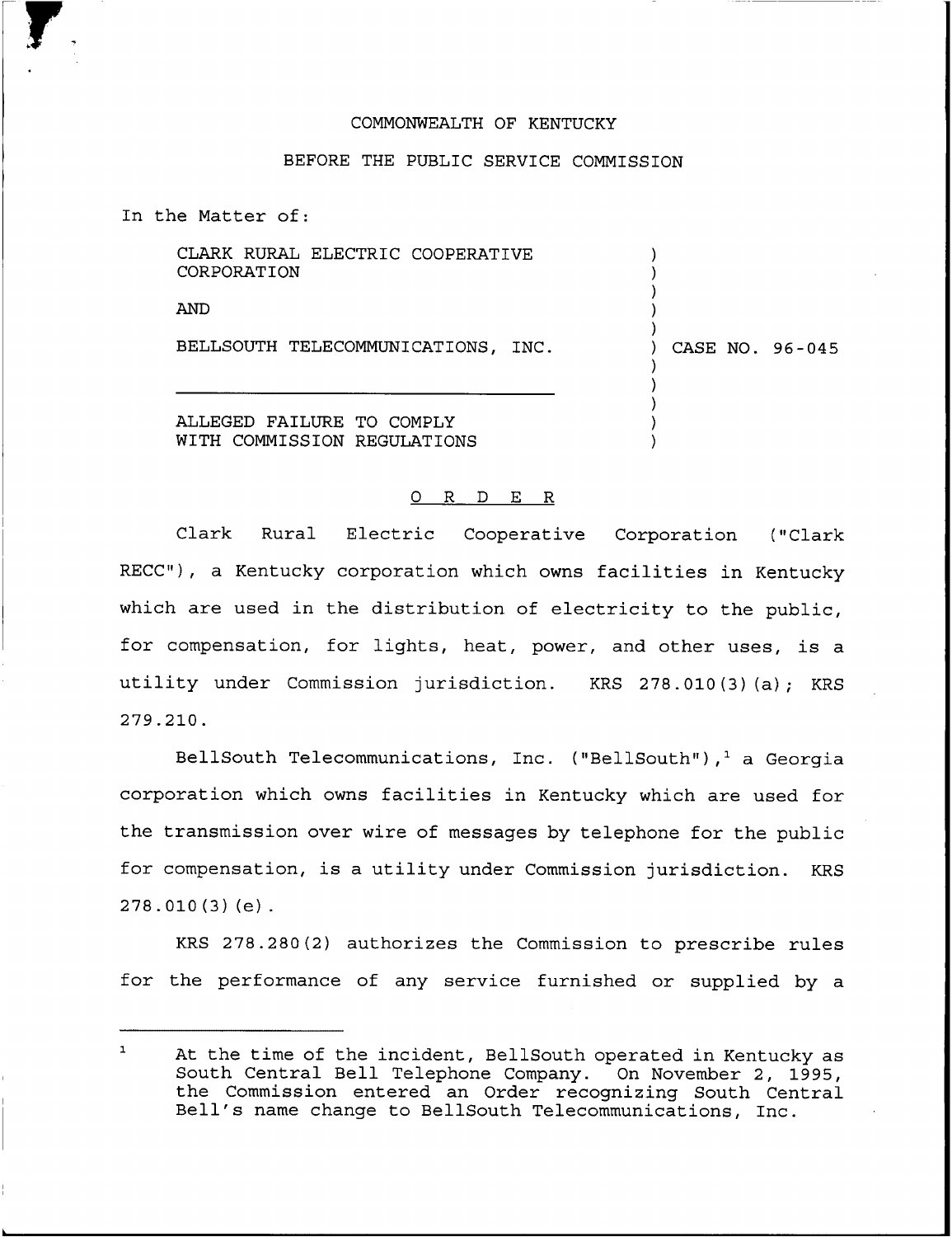utility. Pursuant to this authority, the Commission has promulgated Commission Regulation 807 KAR 5:041, Section 3, which requires electric utilities to maintain their plant and facilities in accordance with the standards of the National Electrical Safety Code (1990 edition) and Commission Regulation 807 KAR 5:061, Section 3, which requires telephone utilities to do likewise.

The Commission also promulgated Commission Regulation 807 KAR 5:006, Section 26, which requires a utility, other than a natural gas utility, to submit <sup>a</sup> written summary report of any utilityrelated accident resulting in burns requiring medical treatment at a hospital or similar medical facility within seven days of the accident.

Commission Staff has submitted to the Commission a Utility Accident Investigation Report dated December 19, 1995. The report, which is appended hereto as Appendix A, alleges:

1. While tying <sup>a</sup> telephone line to <sup>a</sup> neutral line and <sup>a</sup> 7,200 volt single phase line, on Long Branch Road in Jeffersonville, Kentucky, on September 1, 1995, Marvin Watkins suffered serious burns when he made contact with the 7,200 volt line. As a result of his injuries, Mr. Watkins was treated at Mary Chiles Hospital in Mt. Sterling, Kentucky. He was also treated at the University of Kentucky Medical Center in Lexington, Kentucky.

2. Commission Staff inspected the facilities in question on September 5, 1995. During this inspection, Commission Staff found that the electric conductors, which Clark RECC owns and maintains, failed to comply with the minimum clearance standards for above-

 $-2-$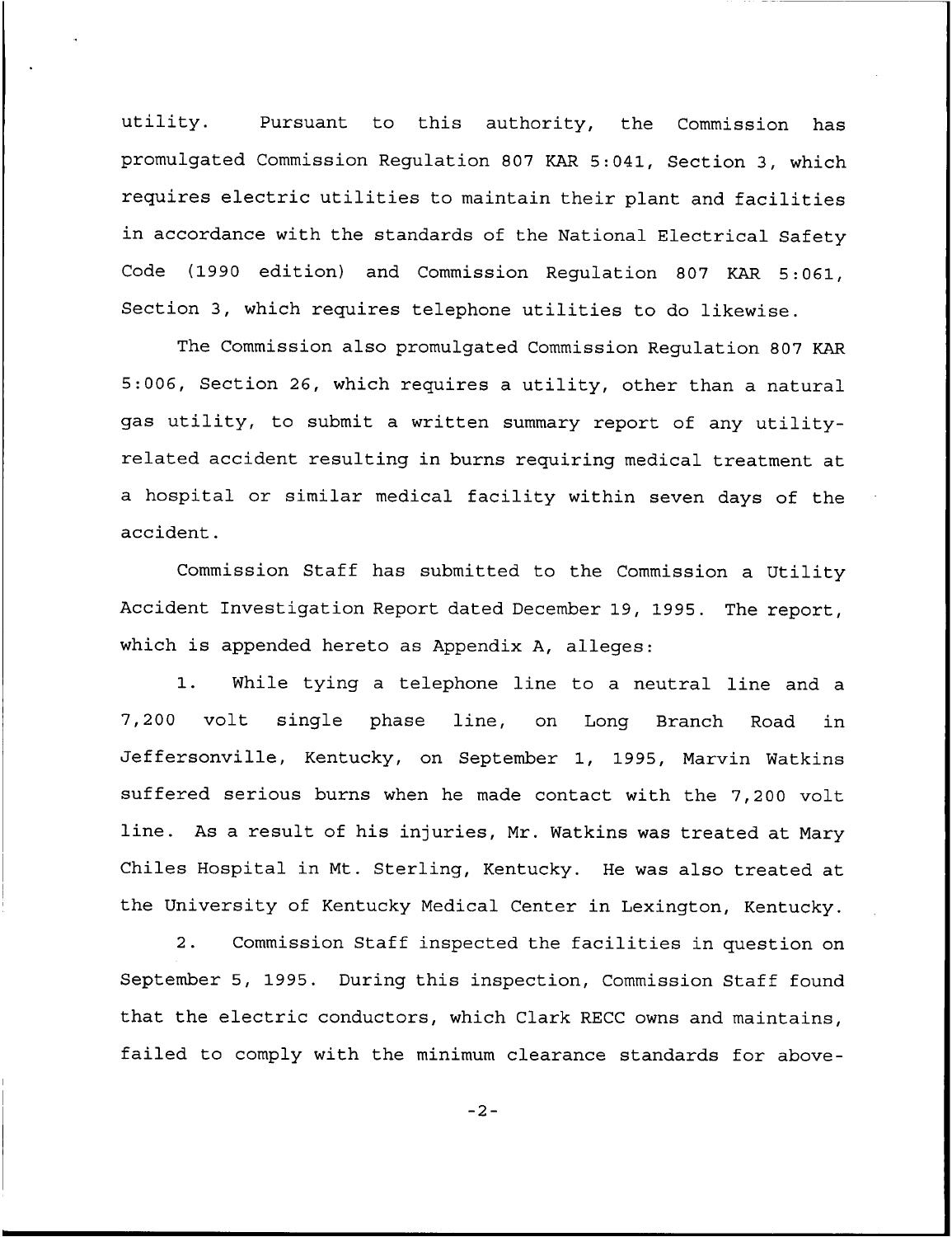ground wires and conductors as established by National Electrical Safety Code Rule 233. The communications conductor in question, which BellSouth owns and maintains, also failed to comply with these standards.

3. BellSouth did not submit a written summary report of the incident.

Based on its review of the Utility Accident Investigation Report and being otherwise sufficiently advised, the Commission finds that prima facie evidence exists that Clark RECC has failed to comply with Commission Regulation <sup>807</sup> KAR 5:041, Section 3. The Commission also finds that prima facie evidence exists that BellSouth has failed to comply with Commission Regulations 807 KAR 5:006, Section 26, and <sup>807</sup> KAR 5:061, Section 3.

The Commission, on its own motion, HEREBY ORDERS that:

1. Clark RECC and BellSouth shall appear before the Commission on Tuesday, April 9, 1996 at 10:00 a.m., Eastern Daylight Time, in Hearing Room 1 of the Commission's offices at 730 Schenkel Lane, Frankfort, Kentucky, for the purpose of presenting evidence concerning the alleged violations of Commission Regulations 807 KAR 5:066, Section 26, 807 KAR 5:041, Section 3, and 807 KAR 5:061, Section 3, and of showing cause why they should not be subject to the penalties prescribed in KRS 278.990{1) for these alleged violations.

2. Clark RECC and BellSouth shall submit to the Commission within 20 days of the date of this Order a written response to the allegations contained in the Utility Accident Investigation Report.

 $-3-$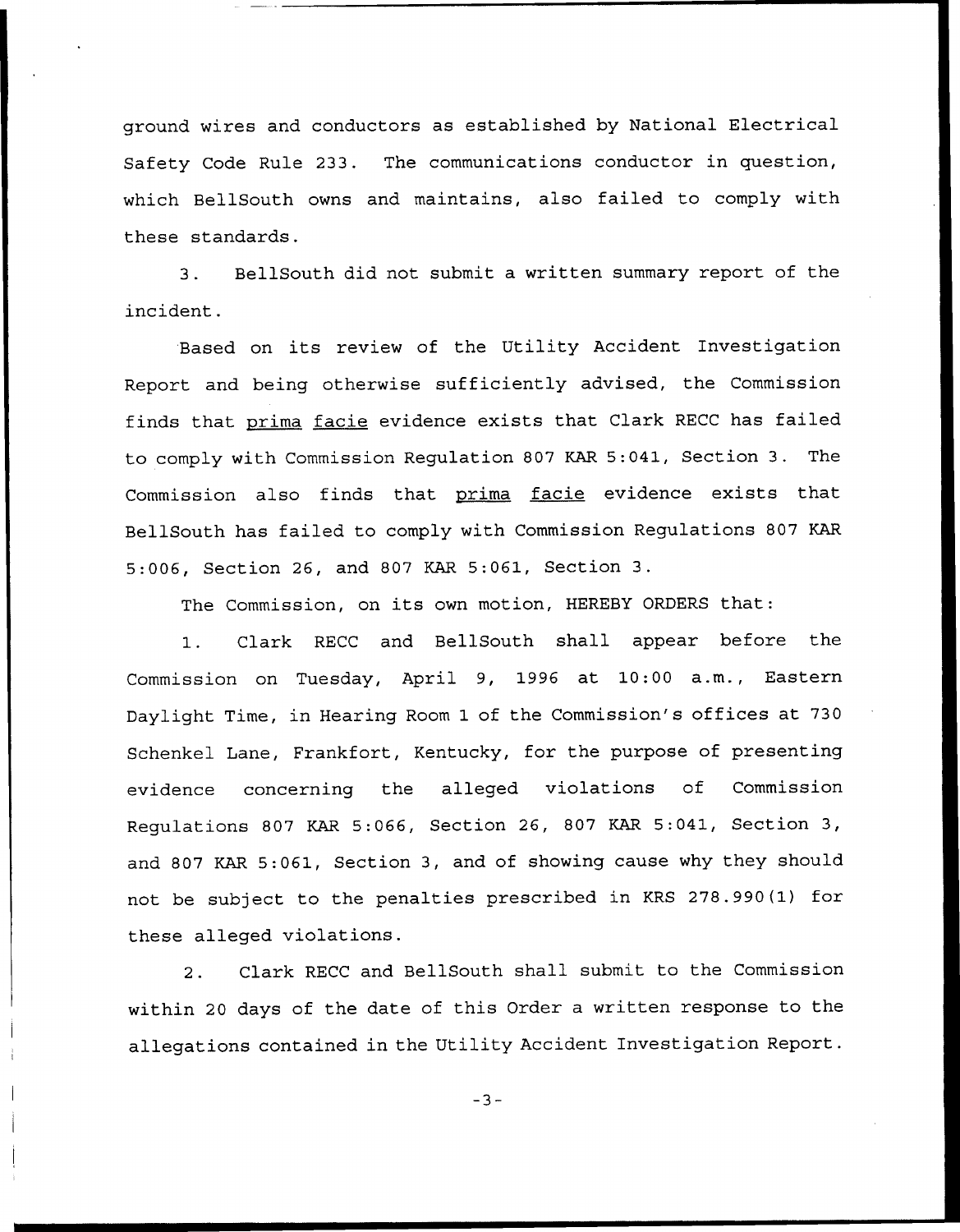3. The Utility Accident Investigation Report of December 19, 1995 is made part of the record of this proceeding.

4. Any motion requesting an informal conference with Commission Staff to consider any matter which would aid in the handling or disposition of this proceeding shall be filed with the Commission no later than <sup>20</sup> days from the date of this Order.

Done at Frankfort, Kentucky, this 20th day of February, 1996.

PUBLIC SERVICE COMMISSION

Juida K Breadhi

îrman

Commission

ATTEST:

Executive Director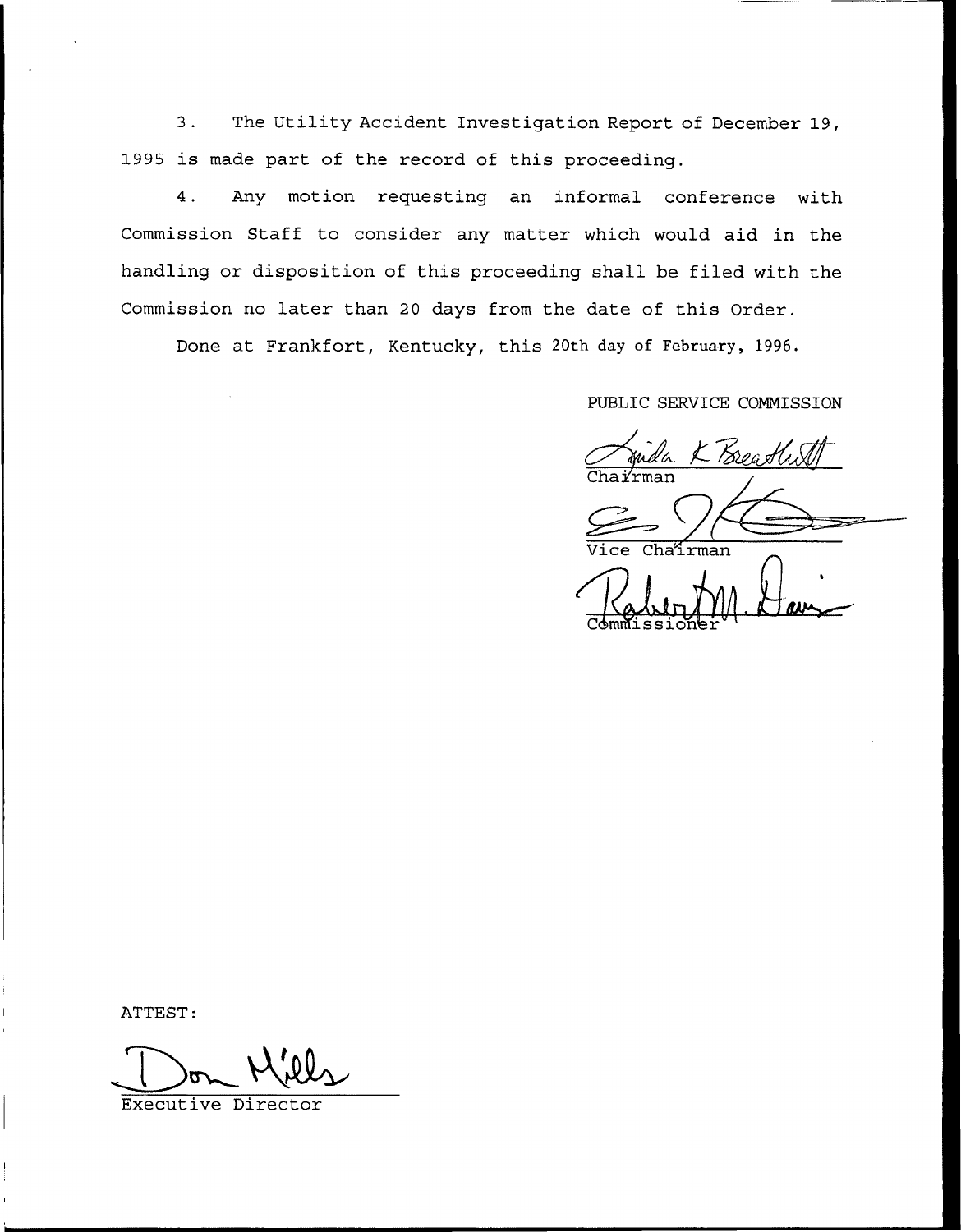APPENDIX A AN APPENDIX TO AN ORDER OF THE KENTUCKY PUBLIC SERIVCE COMMISSION<br>IN CASE NO. 96-045 DATED FEBRUARY 20 1996.

December 19, 1995 Page 1

# UTILITY ACCIDENT INVESTIGATION REPORT

| <b>Utility:</b>                                    | Clark Rural Electric Cooperative                                                                                                                                                                                                                                                                                                                                                                                                                                                                                                |                                                         |  |  |  |  |  |
|----------------------------------------------------|---------------------------------------------------------------------------------------------------------------------------------------------------------------------------------------------------------------------------------------------------------------------------------------------------------------------------------------------------------------------------------------------------------------------------------------------------------------------------------------------------------------------------------|---------------------------------------------------------|--|--|--|--|--|
| <b>Reported By:</b>                                | Mr. David Duvall, Controller                                                                                                                                                                                                                                                                                                                                                                                                                                                                                                    |                                                         |  |  |  |  |  |
| Dates & Times                                      |                                                                                                                                                                                                                                                                                                                                                                                                                                                                                                                                 |                                                         |  |  |  |  |  |
| Accident<br>Occurred:                              | 09/01/95 - 1:00 p.m.                                                                                                                                                                                                                                                                                                                                                                                                                                                                                                            |                                                         |  |  |  |  |  |
| <b>Utility</b><br>Notified:                        | 09/01/95 - 2:25 p.m.                                                                                                                                                                                                                                                                                                                                                                                                                                                                                                            |                                                         |  |  |  |  |  |
| <b>PSC Notified:</b>                               | 09/01/95 - Approximately 2:55 p.m.                                                                                                                                                                                                                                                                                                                                                                                                                                                                                              |                                                         |  |  |  |  |  |
| Investigated:                                      | 09/05/95                                                                                                                                                                                                                                                                                                                                                                                                                                                                                                                        |                                                         |  |  |  |  |  |
| Written<br><b>Report Revd:</b>                     | 09/06/95                                                                                                                                                                                                                                                                                                                                                                                                                                                                                                                        |                                                         |  |  |  |  |  |
| <b>Location</b> of<br>Accident:                    | 760 Long Branch Road, Jeffersonville, Kentucky in Montgomery County.                                                                                                                                                                                                                                                                                                                                                                                                                                                            |                                                         |  |  |  |  |  |
| Description of<br><b>Accident:</b>                 | Mr. Watkins was clearing land on 760 Long Branch Road in Jeffersonville,<br>Kentucky. In order to obtain clearance under a telephone line that measured<br>6'-6" above the ground where the dozer was positioned, Mr. Watkins climbed on<br>top of the safety cage of the dozer to tie the telephone line to the neutral and the<br>7,200 volt single phase. In the process of tying the lines together, Mr. Marvin<br>Watkins made contact with the 7,200 volt phase and received electrical burns to<br>his hands and wrists. |                                                         |  |  |  |  |  |
| Victims:                                           |                                                                                                                                                                                                                                                                                                                                                                                                                                                                                                                                 |                                                         |  |  |  |  |  |
| Name:                                              | Mr. Marvin Watkins                                                                                                                                                                                                                                                                                                                                                                                                                                                                                                              | <b>Fatal:</b><br>No<br>Age:<br>58                       |  |  |  |  |  |
| Addr./Empl.:                                       | 760 Long Branch Road, Jeffersonville, Kentucky - Self employed                                                                                                                                                                                                                                                                                                                                                                                                                                                                  |                                                         |  |  |  |  |  |
| Injuries:                                          | Burns to both hands and wrists.                                                                                                                                                                                                                                                                                                                                                                                                                                                                                                 |                                                         |  |  |  |  |  |
| Witnesses:                                         | Name                                                                                                                                                                                                                                                                                                                                                                                                                                                                                                                            | Address/Employment                                      |  |  |  |  |  |
|                                                    | Mr. Clyde Stoker                                                                                                                                                                                                                                                                                                                                                                                                                                                                                                                | Unknown - Self employed                                 |  |  |  |  |  |
|                                                    | <b>Name</b>                                                                                                                                                                                                                                                                                                                                                                                                                                                                                                                     | Address/Employment                                      |  |  |  |  |  |
| Sources of                                         | Mr. Overt Carroll                                                                                                                                                                                                                                                                                                                                                                                                                                                                                                               | President & CEO - Clark REC                             |  |  |  |  |  |
| Information:                                       | Mr. Paul Embs                                                                                                                                                                                                                                                                                                                                                                                                                                                                                                                   | Member Services and Loss Control<br>Manager - Clark REC |  |  |  |  |  |
| Mr. Jim Kirk<br>Senior Service Foreman - Clark REC |                                                                                                                                                                                                                                                                                                                                                                                                                                                                                                                                 |                                                         |  |  |  |  |  |

÷,

 $\bullet$ 

 $\bar{\mathbf{v}}$  .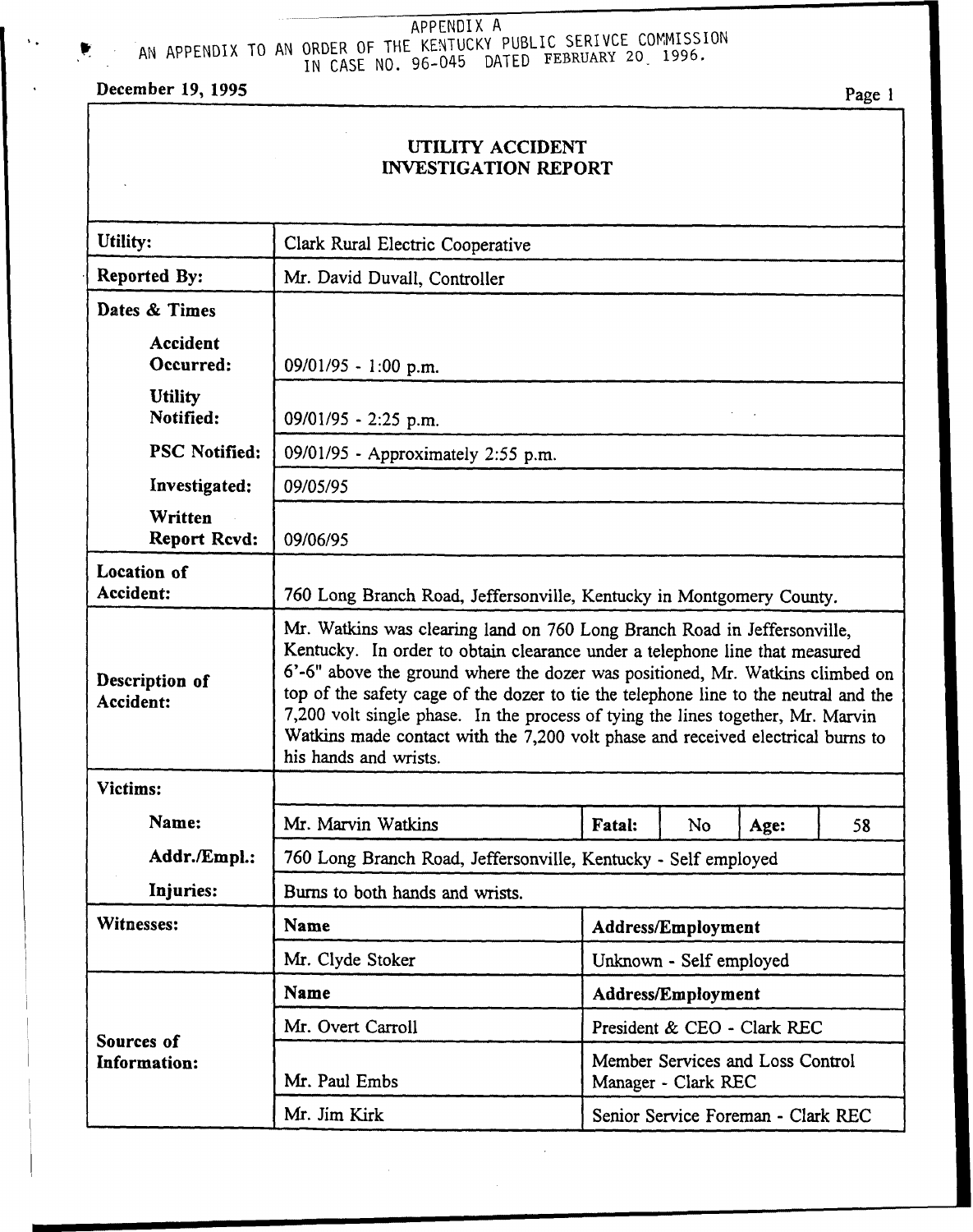December 19, 1995

| <b>Probable Violations:</b>                              | 807 KAR 5:041 Electric, Section 3, Acceptable Standards and 807 KAR 5:061<br>Telephone, Section 3, Acceptable Standards.                      |  |  |  |  |  |  |  |
|----------------------------------------------------------|-----------------------------------------------------------------------------------------------------------------------------------------------|--|--|--|--|--|--|--|
| <b>Line Clearances At</b><br>Point of Accident:          | <b>Applicable NESC</b><br>Minimum<br>Constr.<br>Edition <sup>1</sup><br>Volt.<br><b>Measured</b><br>Allowed by<br>Date<br>1990<br><b>NESC</b> |  |  |  |  |  |  |  |
| Communic.<br>conductor:                                  | BellSouth<br>$6' - 6"$<br>$14' - 0''$<br>Table 232-1<br>N/A                                                                                   |  |  |  |  |  |  |  |
| <b>Phase</b><br>conductor:                               | $17' - 8''$<br>$14' - 6''$<br>Table 232-1<br>7200 V<br>02/91                                                                                  |  |  |  |  |  |  |  |
| <b>Neutral</b><br>Conductor:                             | $13' - 8''$<br>$14' - 0''$<br>Table 232-1<br>N/A                                                                                              |  |  |  |  |  |  |  |
| <b>Clearance</b><br>between<br>Comm. and<br><b>Phase</b> | $11' - 2''$<br>$6' - 0''$<br>Table 233-1<br>7200 V                                                                                            |  |  |  |  |  |  |  |
| Date of<br><b>Measurement:</b>                           | 09/05/95                                                                                                                                      |  |  |  |  |  |  |  |
| <b>Approximate Temp.:</b>                                | 79° F                                                                                                                                         |  |  |  |  |  |  |  |
| <b>Measurements Made</b><br>By:                          | Overt Carroll, Paul Embs, Jim Kirk - Clark REC and Robert Ueltschi - PSC.                                                                     |  |  |  |  |  |  |  |
| <b>Investigated By:</b>                                  | Robert Ueltschi                                                                                                                               |  |  |  |  |  |  |  |
| Signed:                                                  |                                                                                                                                               |  |  |  |  |  |  |  |

 $\mathbf{1}$ 

Current edition adopted by the Commission. If clearances are not in compliance with the current edition, then the edition in effect when the facilities were last constructed or modified would apply,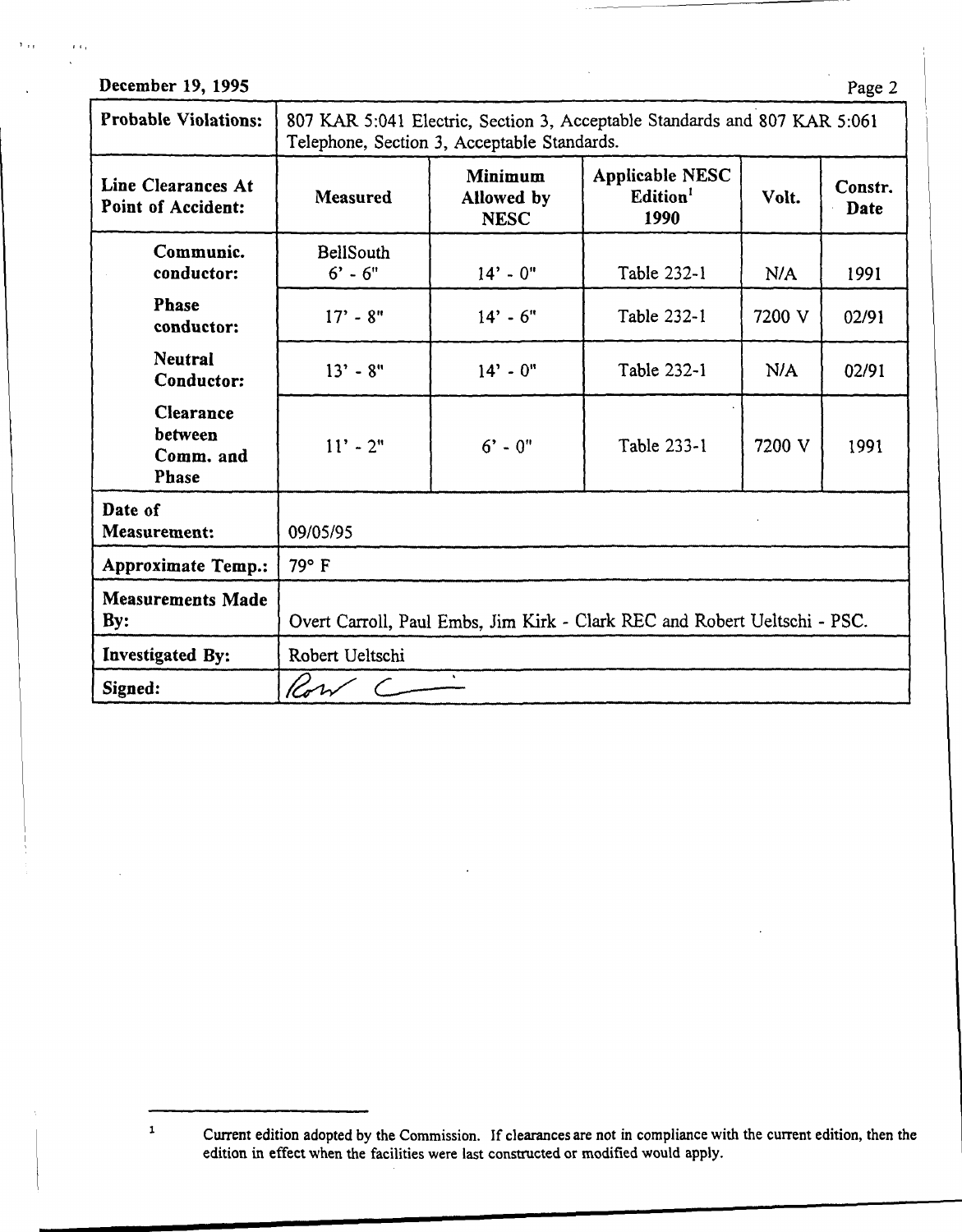| FEDERATED RURAL ELECTRIC<br>INSURANCE CORPORATION<br>P. O. Box 15147<br>Shawnee Mission, KS 66215<br>(913) 541-0150 |                        | <b>INVESTIGATION REPORT</b>                                   |                                                   | INSTRUCTIONS:<br>1. Forward original to Federated<br>2. Attach diagram & photographs |                            |  |  |
|---------------------------------------------------------------------------------------------------------------------|------------------------|---------------------------------------------------------------|---------------------------------------------------|--------------------------------------------------------------------------------------|----------------------------|--|--|
|                                                                                                                     |                        | <b>PUBLIC ACCIDENT</b>                                        |                                                   |                                                                                      |                            |  |  |
|                                                                                                                     |                        | ELECTRICAL CONTACT                                            | 3. Use additional sheets of paper if<br>necessary |                                                                                      |                            |  |  |
|                                                                                                                     |                        |                                                               |                                                   |                                                                                      |                            |  |  |
| <b>COOPERATIVE:</b>                                                                                                 | Name<br><b>Address</b> | Clark Rural Electric<br>P.O. Box 748, Winchester, KY<br>40392 |                                                   |                                                                                      | Telephone No. 606-744-4251 |  |  |

## **DESCRIPTION**

 $\mathbf{r}_{\perp}$ 

 $\mathcal{C}_{\mathcal{C}_{\mathcal{C}}}$ 

OF ACCIDENT: Mr. Watkins was on top of a dozer and attempting to tie together the telephone line, and our phase and neutral in order to gain clearance under the telephone line when he came into contact with the string over the phase and th neutral

|                   | Name           | <b>Address</b>           | Telephone No.<br>Occupation |
|-------------------|----------------|--------------------------|-----------------------------|
| <b>CLAIMANTS:</b> | Marvin Watkins | 760 Long Branch Road     | 606-498-7171                |
|                   |                | Jeffersonville, KY 40337 |                             |
|                   |                |                          |                             |

EXTENT OF

TREATMENT:

INJUR Y: Burns to hand and arms 2.

Ambulance, Doctor, Hospital, Etc.

4.

3. 4.

# Mary Chiles Hospital, Mt. Sterling, KY

| University of Kentucky Medical Center, Lexington, KY |  |
|------------------------------------------------------|--|
|------------------------------------------------------|--|

| <b>COOPERATIVE</b><br><b>EMPLOYEES AT</b><br><b>SCENE:</b>       | Name<br>Jim Kirk<br>Overt Carroll<br>Paul Embs | Job Title<br>Senior Service Foreman<br>President & CEO<br>Member Services & Loss Control Manager |               |
|------------------------------------------------------------------|------------------------------------------------|--------------------------------------------------------------------------------------------------|---------------|
| <b>WITNESSES:</b>                                                | Name<br>Clyde Stoker                           | <b>Address</b>                                                                                   | Telephone No. |
| <b>LAW OR OTHER</b><br><b>OFFICIALS</b><br><b>INVESTIGATING:</b> | Kentucky Public Service Commission             |                                                                                                  |               |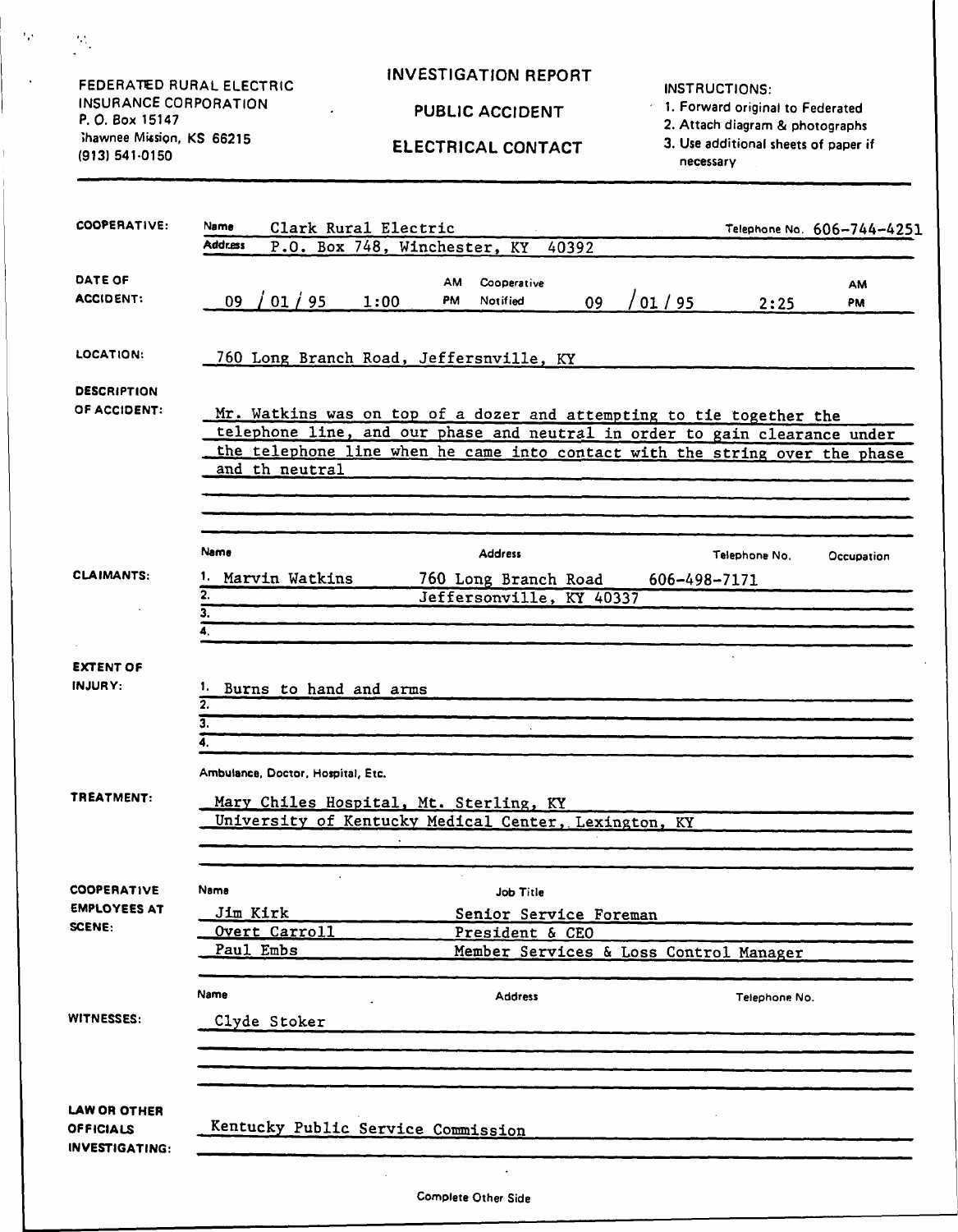

 $\mathbb{R}\mathbb{C}\mathbb{C}\mathbb{C}$   $\mathbb{R}$ 

StP J ii <sup>I</sup>J~3

Bob Ueltschi Kentucky Public Service Commission P.O. Box 615 Frankfort, KY 40602

DIVISION OF UTllITY ENGINEERING & SERVICES

Dear Nr. Ueltschi:

Please find attached a copy of our notes concerning the electrical accident involving Nr. Narvin Matkins.

These notes are in detail and should more than meet our seven day requirements for report filing.

If you have any questions, please contact me.

Respectfully,

auai

Overt L. Carroll President <sup>6</sup> CEO

Enclosure

OLC'cf

2640 Iron Works Road · P.O. Box 748 · Winchester, Kentucky 40392-0748 · (606) 744-4251 · 1-800-992-3269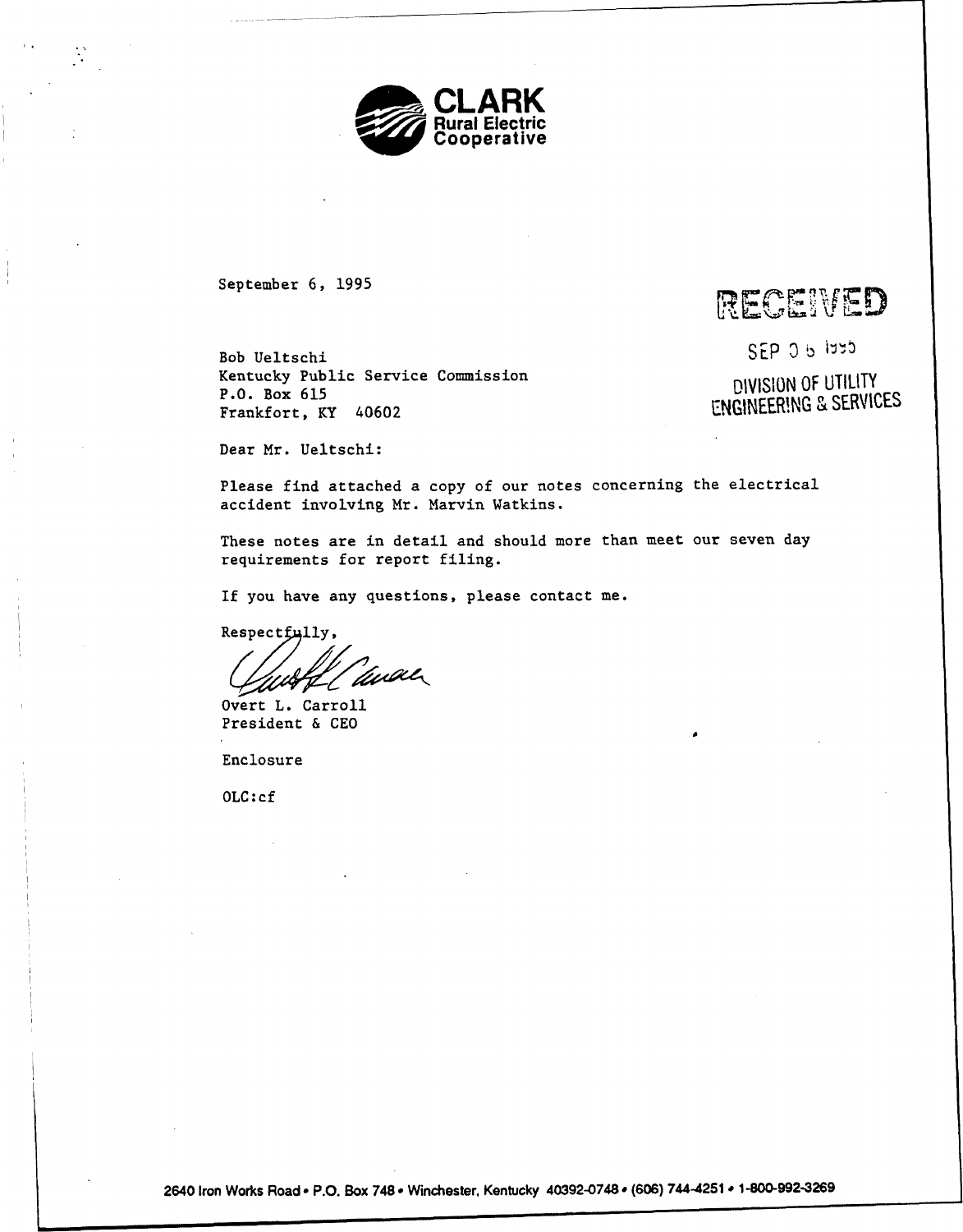DATE: September 5, 1995

MEMO TO: File

FROM: O. Carroll

Re: Power Line Contact (Marvin Watkins)

On September 1, 1995 at approximately 2:25 p.m. a call was received at the Cooperative from tne emergency room at Mary Child's Hospital, Mt. Sterling, Ky, phone 4606-498-1220, concerning a patient with an electrical burn.

I spoke with Dr. McLaughlin, attending physician, who stated that the patient was Marvin Watkins, a self-employed white male, approximately 58 years old, residing at 760 Long Branch Road, Jeffersonville, Montgomery County, Ky, and had electrical burns. The physician stated that Mr. Watkins did have an electrical burn involving both hands or wrists and Mr. Watkins stated that it was 440 volts. I determined thru the physician that Mr. Watkins was in a stable condition. I advised the physician that the victim had apparently would advise. The physician also stated that the victim had indeed been in contact with the been in contact w/7200 or 14,400 volts. I would have to make that determination and as in a stable condition. I advised the physician that the victim had apparently<br>tact w/7200 or 14,400 volts. I would have to make that determination and<br>se. The physician also stated that the victim had indeed been in con advised the physician to have him transferred to the burn center at the University of "top" wire and that the victim showed evidence of an entrance and exit wound. I strongly Kentucky. The physician stated that the patient was in stable condition and that he would continue to monitor him. My suggestion apparently fell on deaf ears.

At approximately 2:45 p.m. I left the office to go to the accident scene. At approximately 3:15p.m. I met with Jim Kirk, Senior Serviceman, Frenchburg area, and we went to the accident site. Apparently, the victim, Marvin Watkins, 760 Long Branch Road, Jeffersonville, Montgomery County, KY, and his employee, Clyde Stoker, were using a Case #850 dozer clearing ground on a steep hillside. The telephone wires (2) were very low, and in an effort to make ample clearance for the dozer to operate on the embankment, Mr. Watkins climbed on the top of the safety cage on the dozer and was in the process of using string to tie the telephone wires to the electric wires. The phase wire, the neutral, and phone wires and Mr. Watkins' hand came in contact in the tying process; thus, causing the injuries to Mr. Watkins. The following measurements were made upon arriving at the scene: (Wires still attached together with string)

The phase was pulled down to 15'll", the neutral and telephone were together at 13'10", and the top of the dozer where Mr. Watkins was standing was measured at  $\overline{9}'$  2".

taken: Mr. Kirk removed the string and released all wires, and the following measurements were

The phase was 17' 8", the neutral 13' 8", the top of dozer  $9'$  2", and telephone 6' 6". There were several footprints on top of the dozer indicating where Mr. Watkins had stood. The phase, neutral, and phone wires all show evidence of burns.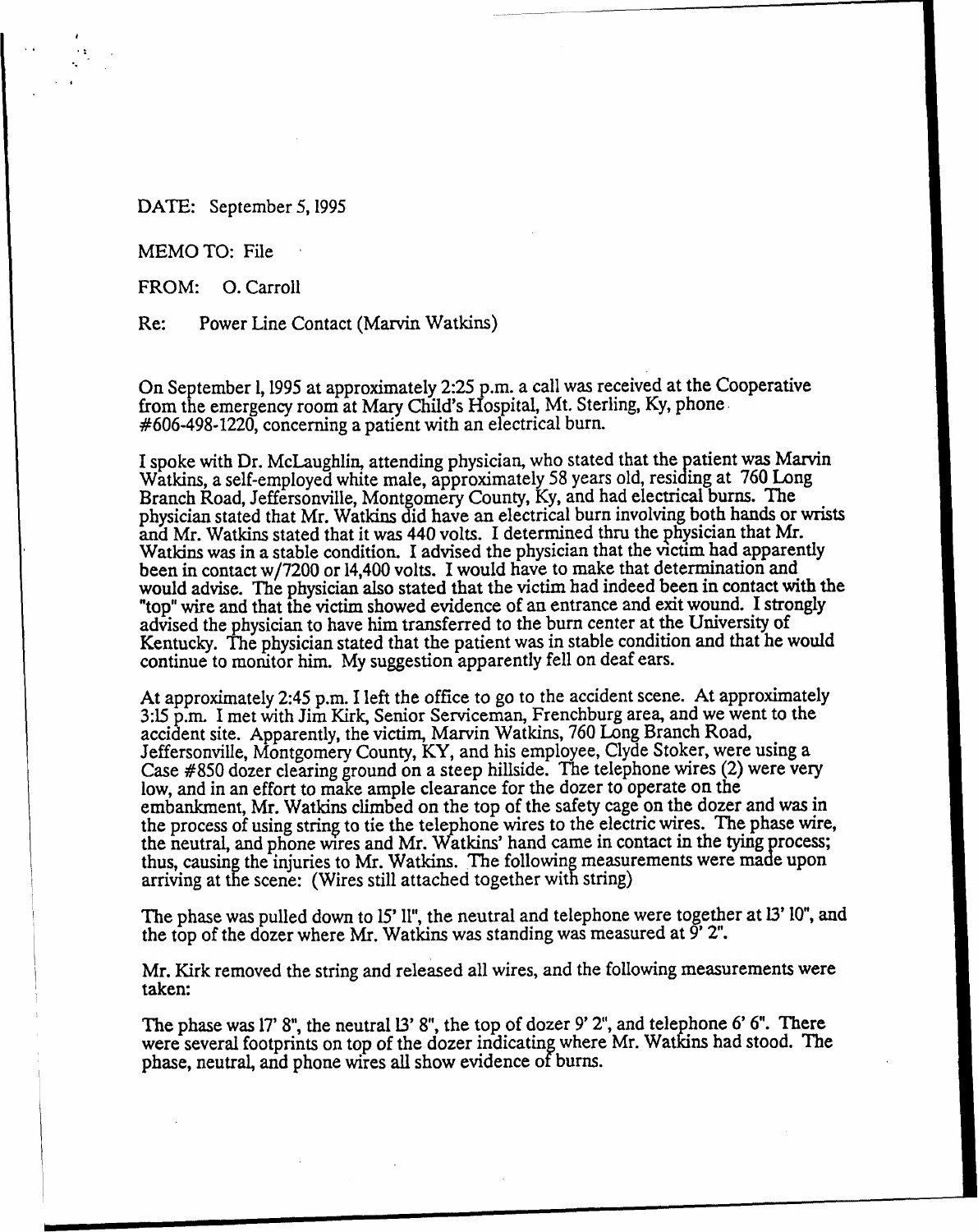The Clark lines appear to be well within code. This is very rough terrain and cannot normally be used for pasture, and it certainly would not be normal to use farm equipment on this steep of an incline. Code calls for  $9'6''$  clearance;

At approximately 5:00 p.m., I returned to office and attempted to call the physician. I was unable to talk to him but did talk with a lady in the emergency room. I was advised that she thought the patient was in his room and stable. I advised that he had been in contact with 7200 volts and strongly advised that he be transferred to the U.K. burn center.

The patient was apparently transferred to the U.K. Burn Center either Friday night or Saturday. It was determined this morning, Tuesday, September 5, 1995, that the victim was indeed a patient in the U.K Hospital and was assigned to room 653 and listed in fair condition.

# OTHER NOTES:

At approximately 2:55 p.m., David Duvall, Controller, contacted the Kentucky PSC and spoke with Martha Morton to report the contact and injury and that I was in the process of investigating the accident. David explained the situation and gave her all the information that we had at that point. She informed him that we needed to contact her once the investigation was complete, either at the PSC, phone  $502-564-7553$  if before 4:00 p.m.; Otherwise, he was instructed by her to have me contact her at her home, phone 606-299-0568, later Friday evening.

I attempted to call the PSC at approximately 5:10 p.m., No answer. I called Mrs. Morton at the number given and did not receive an answer. I tried later Friday night and again Saturday, all to no avail.

At approximately 8:10 a.m. Thursday, September 5, 1995, I called for Mrs. Morton and was advised that she was on vacation today. I left a message for Eddie Lee (per operator's instruction). A few minutes later Mr. Bob Uelstchi called me and made arrangements to come to our office this morning.

The temperature at time of accident was approximately 85 degrees, and at approximately 11:00a.m. Tuesday, the temperature was 79 degrees. The span length measured to be 280', and the point of contact was  $15'$  from end of span. Conductor is  $\#4ACSR$ , and 40' Class 4 poles are on either end of span. Our electric service in that area was last inspected by helicopter in March 1994.

On Tuesday, September 5, 1995, Mr. Bob Ueltschi, Paul Embs, and I met Jim Kirk at the accident scene and made measurements and took several photographs for our files. We are to send a copy to the Kentucky Public Service Commission as part of our report.

The span in question was constructed February, 1991.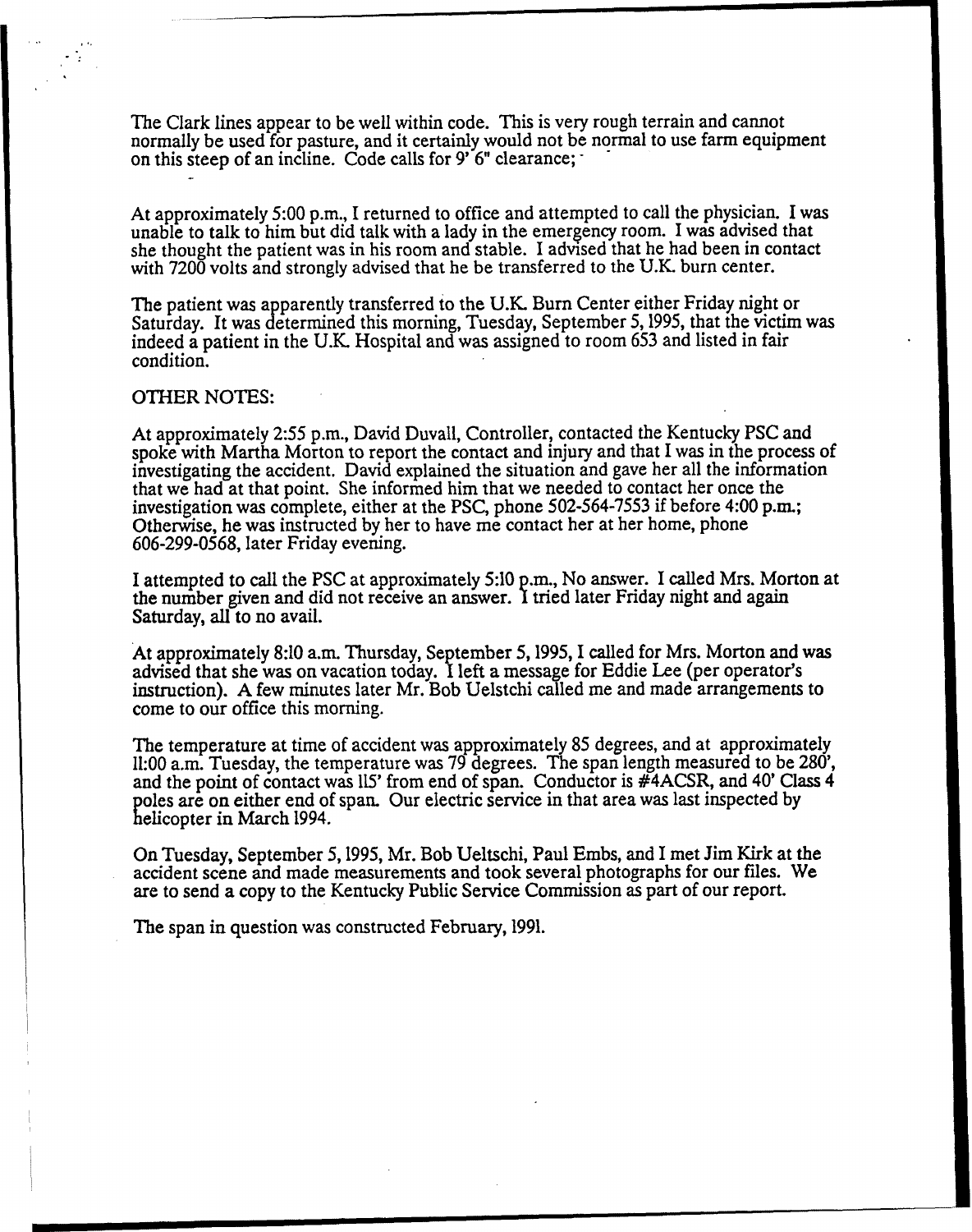

WATKINS

 $02 - 23 - 80$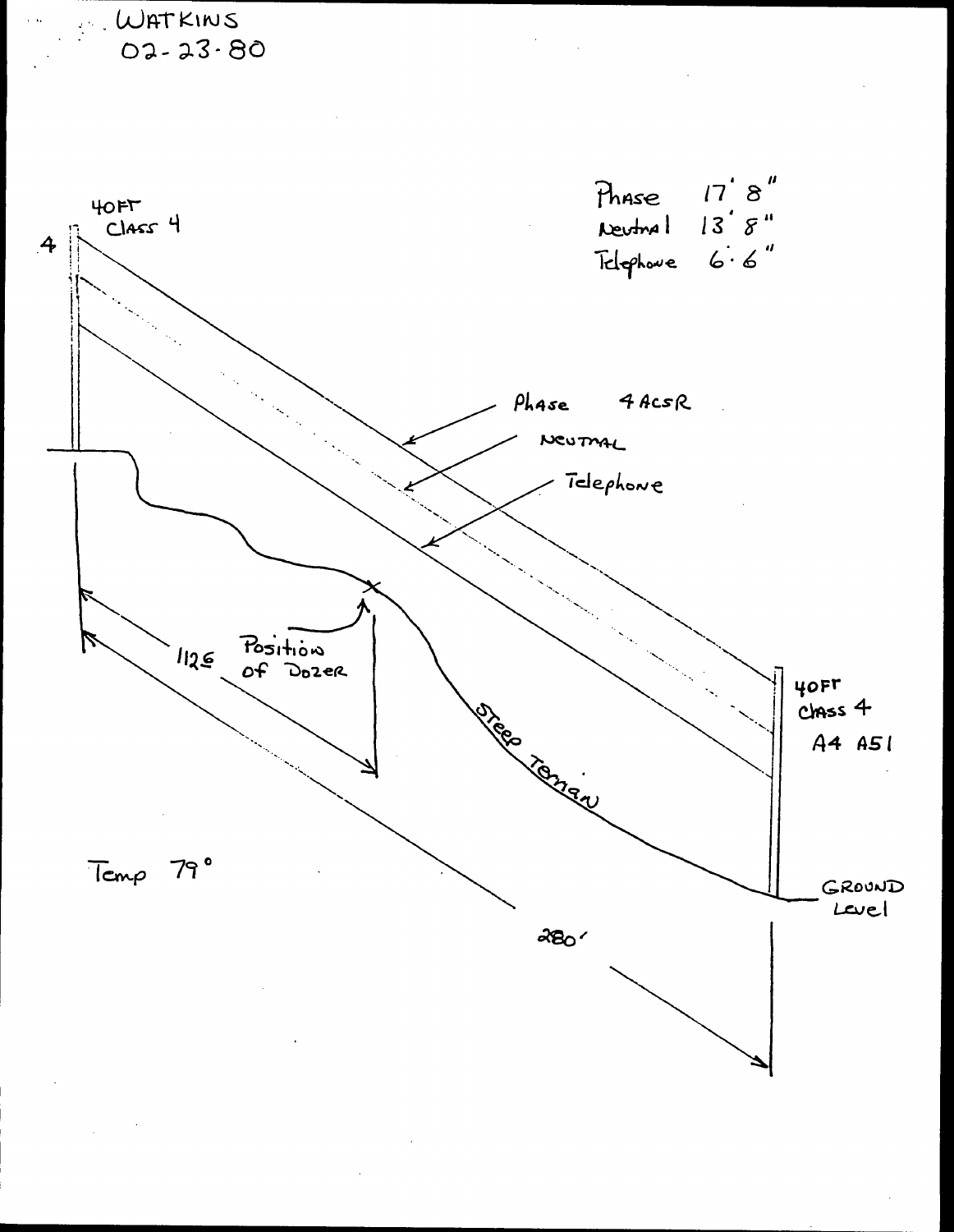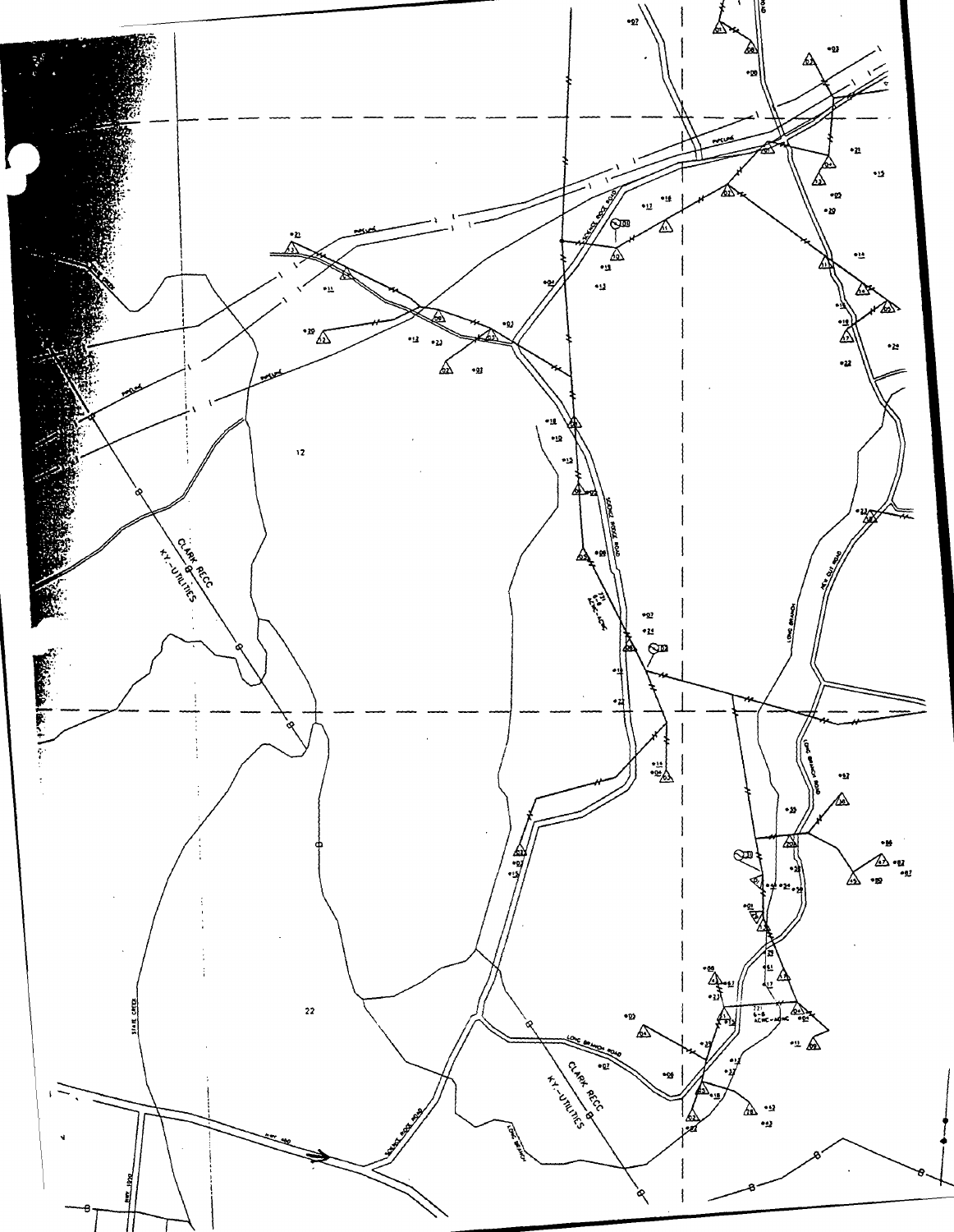|               |                                                                                                                                                                                                                                                                   | LA<br>يكالدندا<br><b>BRANCH</b> | ∾<br>RIVAR | New +1<br>$\in$ | $-30 -$            | I AMARI                       |                                              | لا<br>م<br>د<br>چ                         |                                  | SKETCH OF WORK                                                                                | Neighbors<br>Readabors<br>United States Department of Agriculture<br>Rural Electrification Administration<br>Romaive<br>02-33-50<br>WILLIAMI<br>BANET |
|---------------|-------------------------------------------------------------------------------------------------------------------------------------------------------------------------------------------------------------------------------------------------------------------|---------------------------------|------------|-----------------|--------------------|-------------------------------|----------------------------------------------|-------------------------------------------|----------------------------------|-----------------------------------------------------------------------------------------------|-------------------------------------------------------------------------------------------------------------------------------------------------------|
|               |                                                                                                                                                                                                                                                                   |                                 |            |                 |                    | يو<br>ج                       | <b>12622</b><br>2002<br>2012                 | <b>HEAT</b><br>$\frac{4\pi}{3}$           | آمندی<br>دین                     | Pole<br>š                                                                                     |                                                                                                                                                       |
|               |                                                                                                                                                                                                                                                                   |                                 |            |                 |                    |                               | 55                                           | out                                       |                                  | <br>  Gack)<br>  Span                                                                         | نفجا                                                                                                                                                  |
|               |                                                                                                                                                                                                                                                                   |                                 |            |                 |                    | ξ<br>$\overline{\mathcal{L}}$ | of,<br>$\overline{\mathbf{c}}$               | $\frac{1}{\sqrt{2}}$<br>$\overline{\ast}$ | Ŀ<br>Ŀ                           | Poles<br>H & C                                                                                |                                                                                                                                                       |
|               |                                                                                                                                                                                                                                                                   |                                 |            |                 |                    |                               | $\overline{\mathcal{F}}$<br>ল                | $\frac{1}{2}$<br>Ē.<br>$\vec{r}$          | $\mathcal{I}_{\mathcal{L}}$<br>J | 딆                                                                                             | $\begin{bmatrix} \rho \sigma' & \mu_{S'} \\ \rho \sigma' & \rho^{3'} \end{bmatrix}$                                                                   |
|               |                                                                                                                                                                                                                                                                   |                                 |            |                 |                    | 25                            | $\tilde{\mathcal{B}}'$                       | $\overline{\mathcal{I}}$<br>ose           | $\star$                          | Misc.<br>R.W.<br>Clear-                                                                       | Pri. & Wire:                                                                                                                                          |
|               |                                                                                                                                                                                                                                                                   |                                 |            |                 |                    |                               |                                              | $\frac{\partial}{\partial t}$             |                                  | Angle<br><b>Fine</b>                                                                          | <b>Map Reference.</b><br>iki<br>T<br>$\boldsymbol{\mathcal{Z}}$ Size<br>Location_                                                                     |
|               |                                                                                                                                                                                                                                                                   |                                 |            |                 |                    |                               | $\overline{\tilde{\mathcal{S}}}_{\tilde{z}}$ |                                           |                                  | Trans.<br>ခဲ့                                                                                 |                                                                                                                                                       |
|               |                                                                                                                                                                                                                                                                   |                                 |            |                 |                    | $\equiv$                      |                                              |                                           |                                  | .2M<br>Ģ.                                                                                     | STAKING<br>MaNTGomeRY                                                                                                                                 |
|               |                                                                                                                                                                                                                                                                   |                                 |            |                 |                    | ارج<br>معم                    | مهم<br>$\frac{1}{2}$                         | $\vec{v}$<br>$\tilde{\mathbf{v}}$         | ॄ                                | ž.<br>$\frac{1}{2}$<br><b>CDY</b>                                                             | $\frac{R}{02}$ 23-10<br>Y Kind A CSR<br>System Designation $\mathcal{L}^{QOL}$                                                                        |
|               |                                                                                                                                                                                                                                                                   |                                 |            |                 |                    | ý                             | Þ                                            | $\asymp$                                  | $\overline{\mathscr{C}}$         | test                                                                                          | SHEET<br>721                                                                                                                                          |
|               |                                                                                                                                                                                                                                                                   |                                 |            |                 |                    | 71                            | ŕ                                            | $\overline{z}$ -1<br>ù                    | $\frac{1}{2}$                    | Anchor<br>÷,<br>اء                                                                            | Court                                                                                                                                                 |
|               |                                                                                                                                                                                                                                                                   |                                 |            |                 |                    |                               |                                              |                                           |                                  | Jader<br>build<br><b>Span</b>                                                                 | $\overline{\rho}$                                                                                                                                     |
|               |                                                                                                                                                                                                                                                                   |                                 |            |                 |                    | Ĩζ<br>∽                       |                                              |                                           |                                  | <b>SECONDARY</b><br>$\left[\begin{smallmatrix} 5e & b \\ 0 & 0 \end{smallmatrix}\right]$<br>š | Road                                                                                                                                                  |
|               |                                                                                                                                                                                                                                                                   |                                 |            |                 |                    | ぐん                            | $\tilde{\gamma}$                             | $\overline{v}$                            |                                  | $\tilde{\mathbb{F}}$<br><b>L</b>                                                              | $Ky. 49$ , Clark<br>$\frac{\beta-\infty}{\beta-\infty}$                                                                                               |
|               |                                                                                                                                                                                                                                                                   |                                 |            |                 |                    |                               | ᠅                                            | Å                                         |                                  | uedS                                                                                          | <b>Puing Span<br/>Puing Span<br/>Puis Span<br/>Puint</b><br>خابونى                                                                                    |
| t an air an a |                                                                                                                                                                                                                                                                   |                                 |            |                 |                    |                               | ∣₹<br><u>ক</u>                               |                                           |                                  | ke.<br>$\overline{\phantom{a}}$                                                               | 057.<br>Benvey<br> ሌ $\overline{\phantom{a}}$                                                                                                         |
|               |                                                                                                                                                                                                                                                                   |                                 |            |                 |                    | <b>Viki</b>                   |                                              |                                           |                                  |                                                                                               |                                                                                                                                                       |
|               | Friency ples on skelch at top, concer, transformers and deadents, locking with $\sum$ . Reset meters and transformers with $\sum_{i=1}^{\infty} 1$ or $\mathcal{O}$<br>Number poles on skelch at top, concer, transformers and deadents, lockin<br>No. of Hembers |                                 |            |                 |                    |                               |                                              |                                           |                                  | $\frac{1}{2}$<br><b>METER</b>                                                                 | Staked.<br>Released for Const.<br>Checked <sub>-</sub><br>Sheet No.<br>ENGINEER EN<br>ا<br>أ                                                          |
|               |                                                                                                                                                                                                                                                                   |                                 |            |                 |                    | 330                           |                                              |                                           |                                  | Size<br>Meler                                                                                 | Wark Order No.                                                                                                                                        |
|               | <b>SEN</b>                                                                                                                                                                                                                                                        |                                 |            |                 | <b>ALANKENSHIP</b> | لمصاحك<br>Ċ                   |                                              |                                           |                                  | HISC. &<br>REMARKS                                                                            | .ءِ<br>ج<br>Ą,<br>$5/631 - C$<br>-<br>השפ<br>۲,<br>$\frac{30-91}{3}$<br>36894                                                                         |
|               |                                                                                                                                                                                                                                                                   |                                 |            |                 |                    |                               |                                              |                                           |                                  |                                                                                               |                                                                                                                                                       |

 $\ddot{\phantom{a}}$ 

 $\sim 10^{11}$  $\begin{bmatrix} \mathcal{D}^{\alpha} \\ \mathcal{D}^{\beta} \end{bmatrix}$ 

Ō,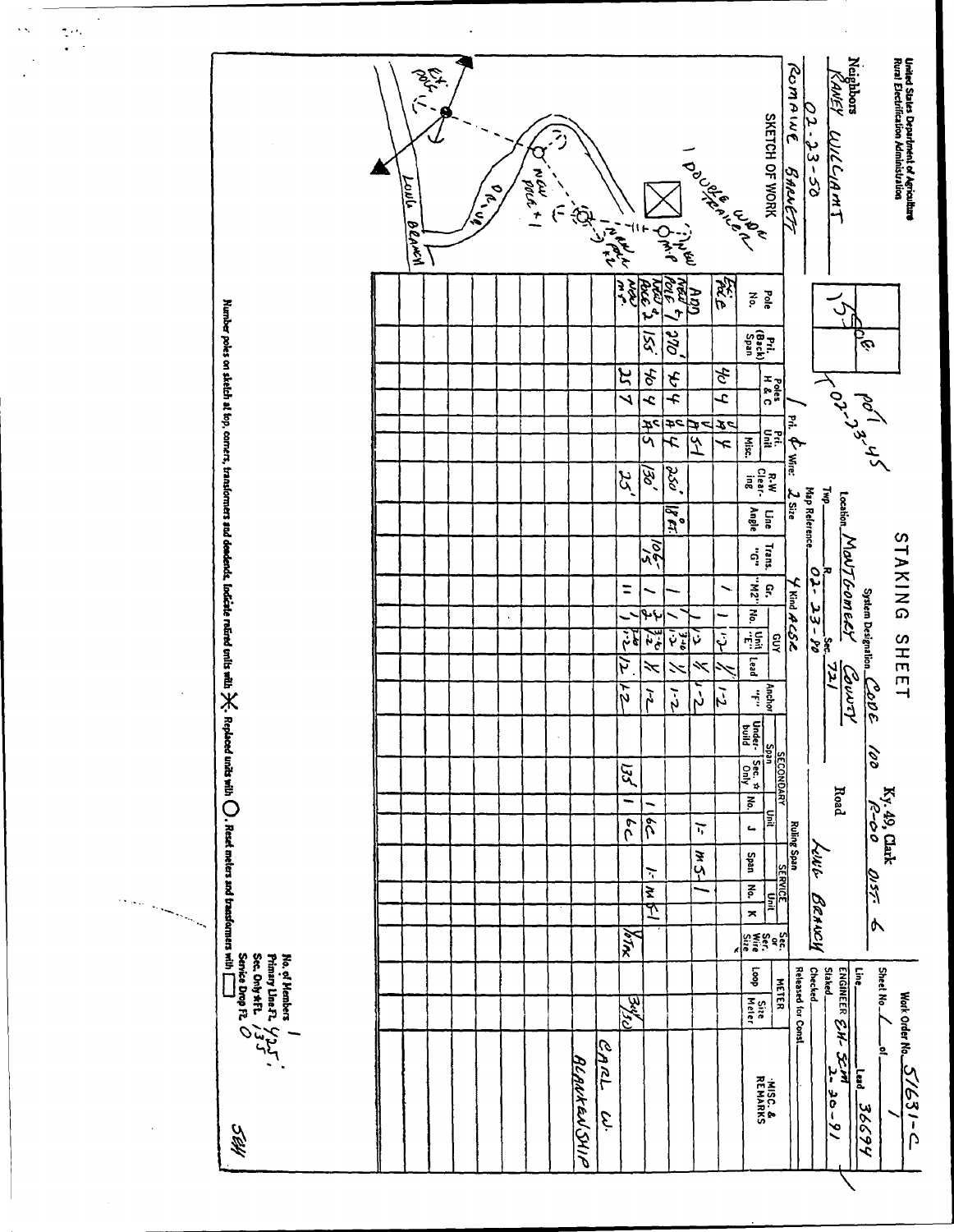